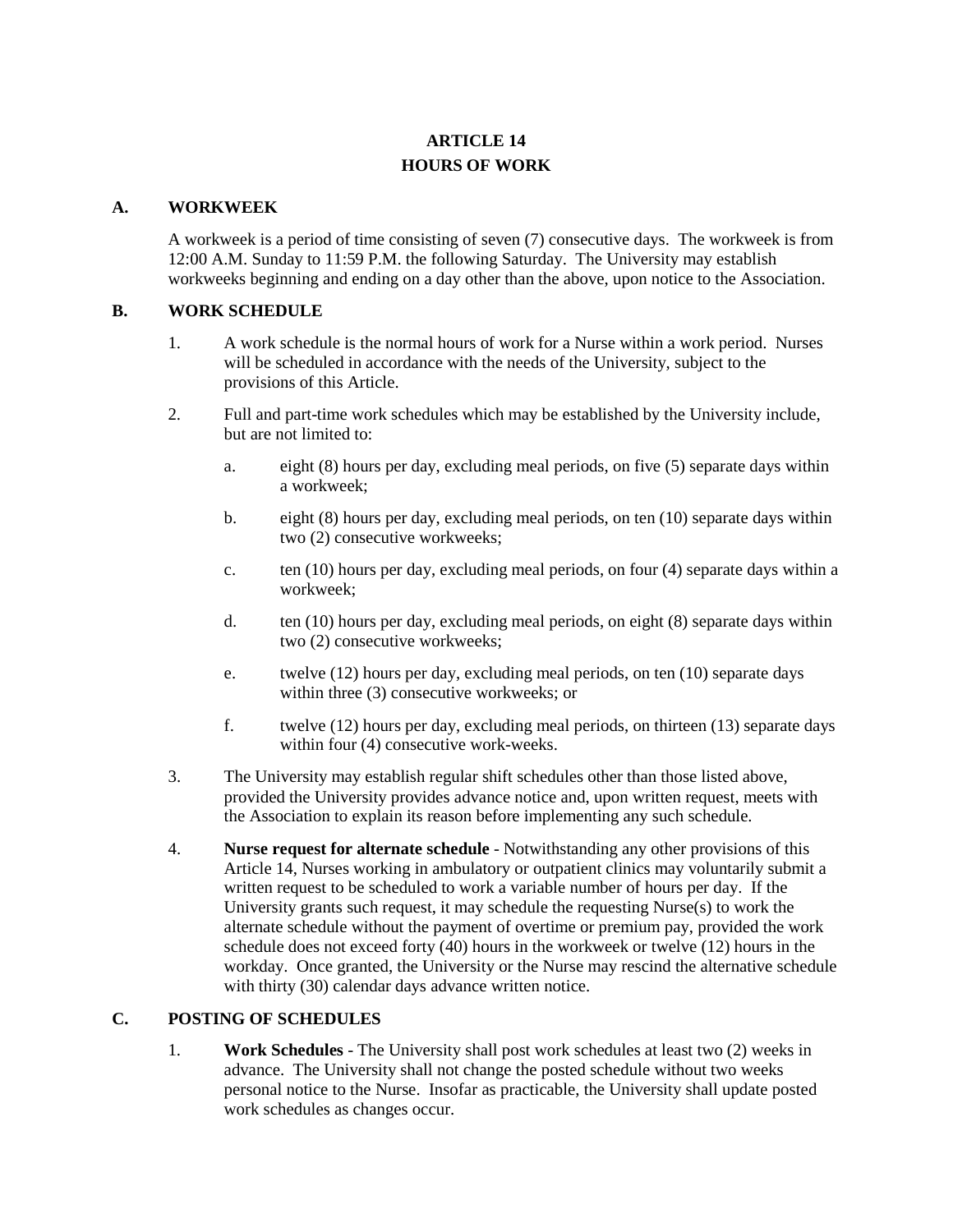- 2. **Holiday Schedules** The University shall post-holiday schedules at least four (4) weeks in advance of each of the following holidays: Thanksgiving, Christmas and New Year's. At UC Berkeley Student Health Center, the University shall post furlough schedules six (6) weeks in advance of furlough, provided that Nurses have submitted their work date preferences for the summer furlough by March 1, and/or for the winter furlough by October 1.
- 3. **"Posted work schedules"** as used in this Article shall mean a computer based, printed, typewritten or handwritten schedule that is posted in or accessible at a work site area of the affected Nurse. Schedules shall include shift and starting time in accordance with campus posting procedures.
- 4. Part-time career Nurses who have indicated their availability for additional assignments shall, when practicable, be offered the opportunity to work additional full shifts prior to the scheduling of any Per Diem Nurses(s) for additional shifts, within the following limitations:
	- a. the affected part-time career Nurses(s) are qualified and competent for the additional assignment(s), as determined by the University; and
	- b. the University shall not be obligated to offer any additional assignment(s) to parttime Nurses if such assignment(s) will result in any form of premium pay as a result of the Nurse(s) working any additional shift(s); and
	- c. the University shall not be obligated to modify the work schedule of any Per Diem Nurse who has been previously prescheduled in order to provide any parttime career Nurse(s) with additional work.

### **D. BREAK RELIEF**

Each unit shall have a mechanism for meal and break relief on each shift which shall be implemented consistent with professional nursing judgment and patient care needs that to ensure that required staffing is maintained during meal and rest periods.

# **E. MEAL PERIODS**

- 1. Not more than one (1) meal period of at least one-half  $(1/2)$  hour is provided for shifts worked of six (6) continuous hours or more. Meal periods are neither time worked nor time on pay status unless the University requires a Nurse to remain on the job at a work station. Whenever the University permits a Nurse to perform work during a meal period, the meal period shall be considered time worked.
- 2. The University will make every effort to ensure that the Nurse has the opportunity to take a meal break in accordance with subsection (1), above. As soon as practicable after a Nurse determines that they are unable to take a meal break due to urgent patient care needs, the Nurse shall notify their supervisor (or designee), in which case the University will make every effort to ensure that the Nurse is offered the opportunity to take an alternate meal period during their shift.

#### **F. REST PERIODS**

1. Time allotted for rest periods is limited to two (2) periods of fifteen (15) minutes each during an eight (8) hour or ten (10) hour shift, or three (3) periods of fifteen (15) minutes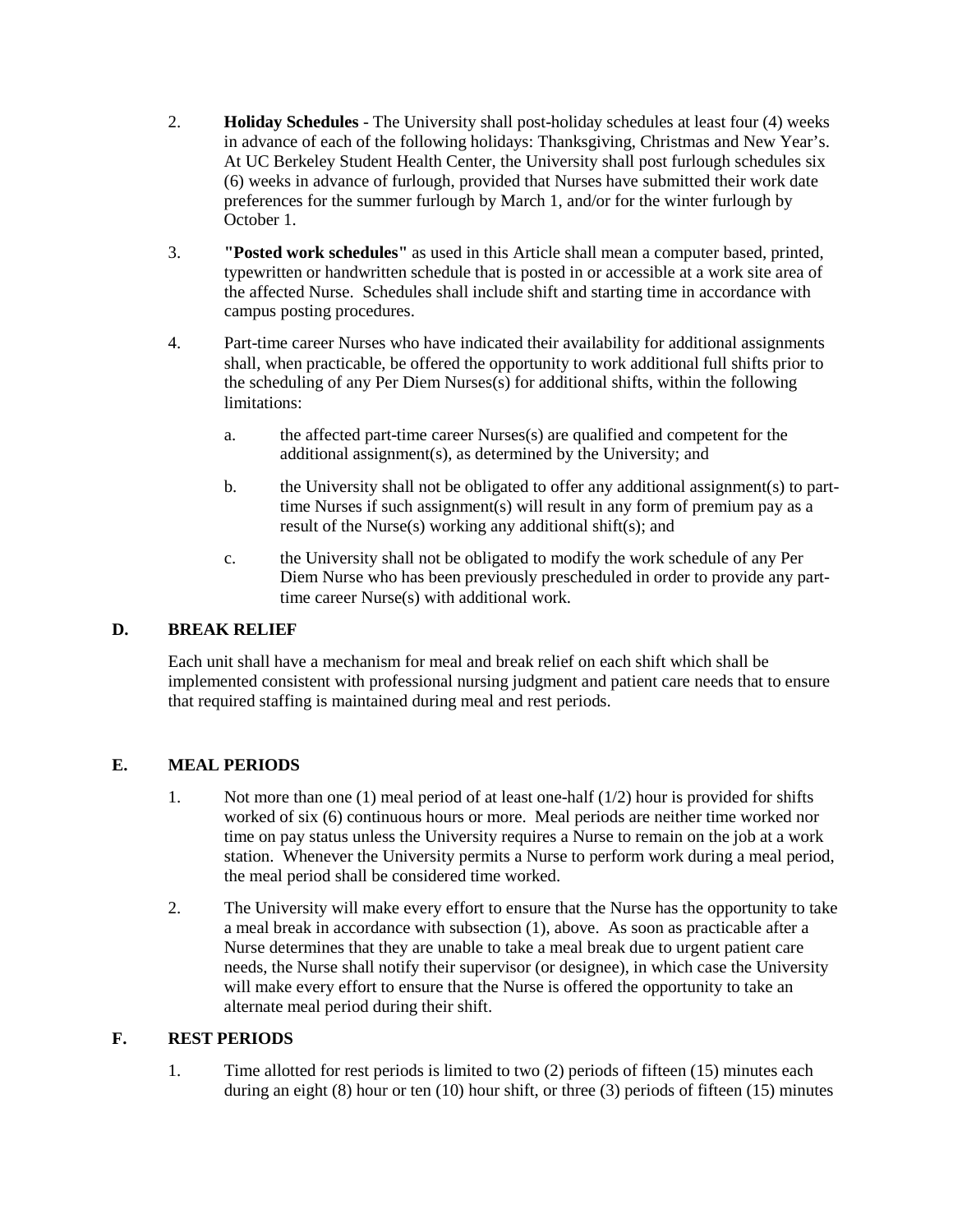each during a twelve (12) hour shift. Nurses assigned to 6-hour shifts shall be entitled to one (1) rest period of fifteen (15) minutes per shift.

- 2. **Missed Rest Breaks** The provisions of this section pertain to Nurses in the Clinical Nurse series, only.
	- a. The University will make every effort to ensure that Nurses have the opportunity to take rest period(s) in accordance with Section F.1, above. As soon as practicable after a Nurse determines that they are unable to take a rest break due to urgent patient care needs, the Nurse shall notify their supervisor (or designee), in which case the University will make every effort to ensure that the Nurse is offered the opportunity to take an alternate rest period (or periods, as applicable) during their shift.
	- b. Following such notification, when the University cannot offer the rest break(s) for the Nurse, the University shall pay the Nurse fifteen (15) minutes pay at the Nurse's base rate of pay for the missed break.
	- c. If the Nurse fails to take a break for reasons other than patient care needs, or fails to inform their supervisor of an inability to take a break by the end of the shift, the University shall have no obligation to pay for the missed break.
	- d. Payments for missed rest breaks do not qualify as hours worked for the calculation of overtime, and are not included in the calculation for retirement benefits, nor are they considered a form of "penalty pay".

## **G. MISSED BREAK REPORTING**

- 1. The University shall not discourage a Nurse from reporting that a meal or rest break has been missed, whether such reporting is verbal or in writing.
- 2. Missed break forms shall be reasonably and conveniently available to all Nurses on all shifts.

#### **H. WEEKEND WORK**

The University shall attempt to grant at least twenty-six (26) weekends off per year to Nurses who work in areas that require staffing seven (7) days a week. This provision does not apply to Nurses who work weekends only.

### **I. CONSECUTIVE DAYS OF WORK**

- 1. Subject to operational needs, the University shall make every effort to avoid assigning Nurses to work full shifts in excess of the terms outlined in 3.a., b., and c. below. For the purpose of this Section, a full shift consists of 8, 10, or 12 hours of work, except as provided in Article 14 B.4.
- 2. The Nurse may waive the consecutive days of work provisions, either at their request or as the result of a scheduling change requested by the Nurse which results in such consecutive days of work.
- 3. A Nurse shall be paid one and one-half (1/2) times the Nurse's straight-time rate for all hours worked on each shift in excess of a., b., or c., below until a day off is granted when: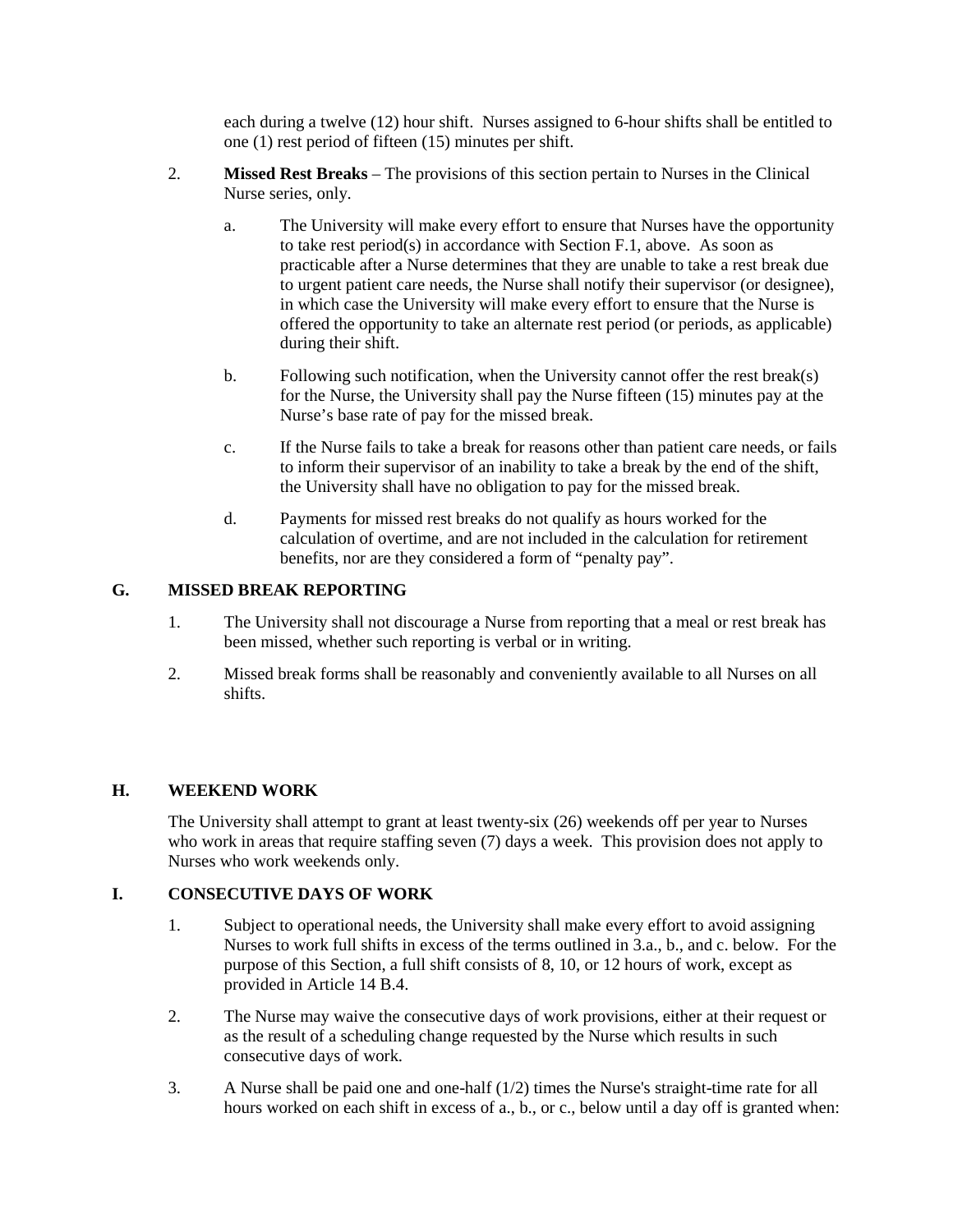- a. a designated eight-hour Nurse is scheduled to work more than six (6) consecutive full shifts within six consecutive days.
- b. a designated ten-hour Nurse is scheduled to work more than five consecutive full shifts within five (5) consecutive days.
- c. a designated twelve-hour Nurse is scheduled to work more than four consecutive full shifts within four (4) consecutive days.

# **J. TRAVEL TIME**

Travel on University business during a Nurse's normal working hours, or outside normal working hours is considered time worked if performed pursuant to the University's instructions. Travel between a Nurse's home and the workplace is not considered time worked.

The University shall reimburse Nurses for expenses in accordance with the provisions of University of California Policy G-28 Travel Regulations.

# **K. CALL BACK**

- 1. Call back pertains to a Nurse who is not in on-call status and who the University calls to return to work in their unit after completing a shift and before their next scheduled shift.
- 2. A Nurse called to return to work in accordance with §K.1., above, shall be paid for the time actually worked upon return or a minimum of three (3) hours, whichever is greater. Call back time whether worked or not is considered time worked for the purpose of calculating hours of overtime.
- 3. A Nurse called to return to work may be assigned by the University to perform available work. If the called-back Nurse refuses the out-of-unit assignment, they shall be paid only for the time actually worked.

### **L. ON-CALL**

- 1. The intent of on-call is to provide coverage when it is impractical to regularly staff a shift, or when it is necessary to supplement other staffing to meet unpredictable patient care needs. It is not the intent of the University to use on-call assignments as a substitute for adequate available staffing. To meet on-call needs, the University will rely initially on Nurses who volunteer. Where on-call needs cannot be met with volunteers, the University can require Nurses to be on-call provided there is a reasonable expectation that they will be needed to avoid significant adverse consequences to patients' health. The University shall attempt to distribute assigned on-call time equitably. This paragraph does not preclude a Nurse from volunteering to be on-call.
- 2. On-call is time during which a Nurse is required to be available for immediate reporting to work. A Nurse is not considered to be in on-call status unless the University has previously scheduled the Nurse for the assignment. The University shall establish volunteer lists for meeting on-call needs. Only in the event that not all on-call needs are met, the University retains the right to determine the need for, and the assignment of, oncall time. The University shall meet with the Association upon request to discuss alternative solutions when a pattern of assigned call develops in a particular unit.
	- a. At UCD, UCI, UCLA, UCSD, a Nurse who is called in to the work site from oncall status will be paid in accordance with the following provisions: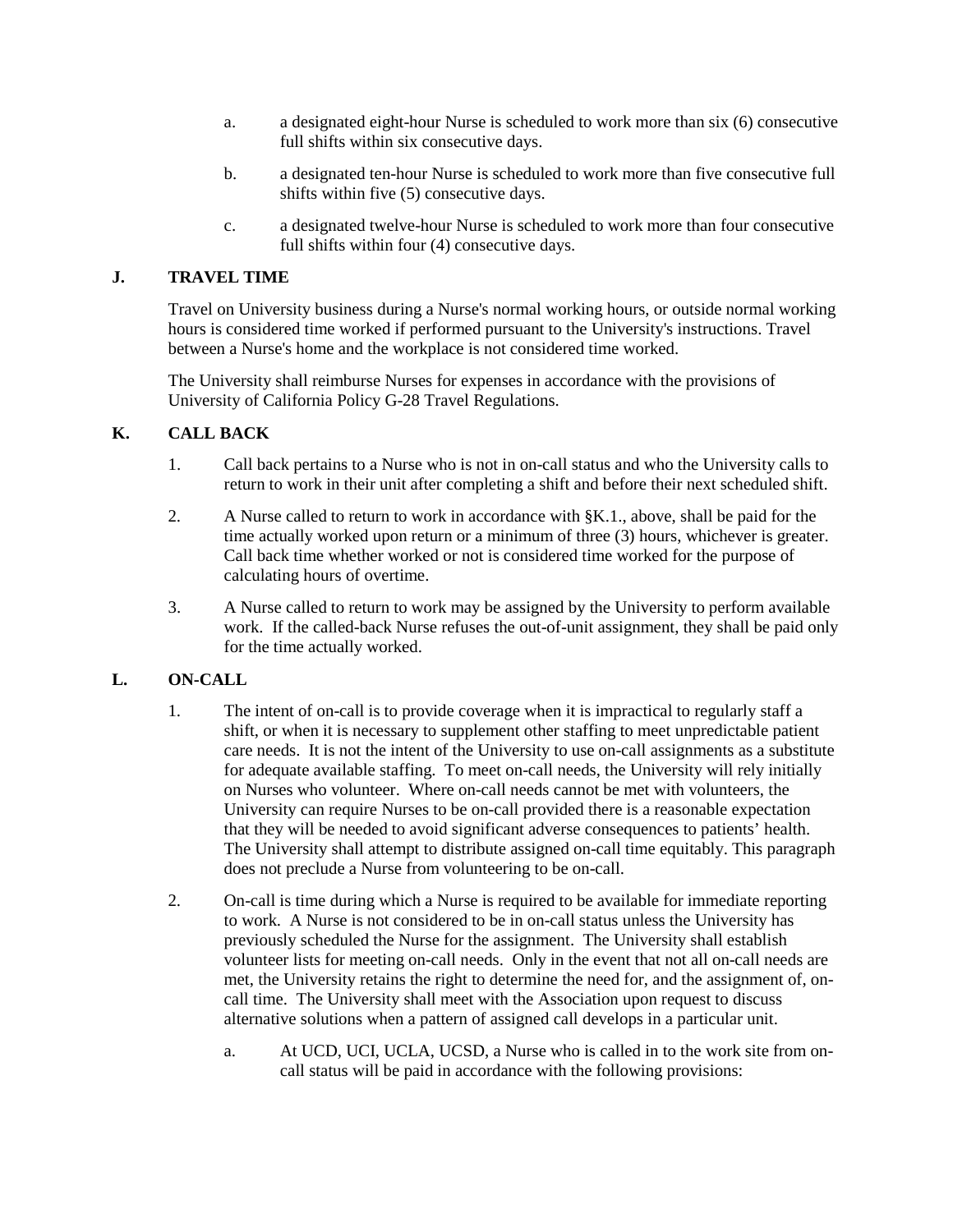- 1) When the hours worked are part of the Nurse's regularly scheduled shift, the Nurse will be compensated at their regular rate for hours actually worked.
- 2) When the hours worked are in addition to the Nurse's regularly scheduled shift, the Nurse shall be paid two (2) hours straight-time pay, or time and one-half  $(1\frac{1}{2}X)$  pay for hours actually worked, whichever is greater.
- 3) If the Nurse returns to the facility from on-call status a second time during the initial two-hour guarantee period, no additional guarantee shall apply.
- b. At UCSF, a Nurse who is called in to the work site from on-call status shall receive two (2) hours pay at time and one-half  $(1 \frac{1}{2} X)$  or time and one-half (1)  $\frac{1}{2}$  X) pay for hours actually worked, whichever is greater. If the Nurse returns to work from on-call status a second time during the initial two hour guarantee period, no additional guarantee shall apply.
- 3. On-call rates shall be as listed in Appendix A. A Nurse called in to work from on-call status shall be assigned by the University to perform available work.
- 4. A Nurse who is required to work without physically reporting to a work site (for example, phone consultation) shall receive pay for such time actually worked. Such pay shall be at overtime rates if applicable under Section M.

# **M. OVERTIME**

#### **1. Assignment of Overtime**

- a. The University shall decide when overtime is needed and which Nurses will be assigned overtime. Overtime must be approved in advance by the University.
- b. There shall be no mandatory overtime except in a University-declared emergency, including responses to local, state, or federal emergency situations.
- c. The University will ask for volunteers before assigning overtime and shall attempt to distribute overtime work assignments equitably based on the Nurse's ability to perform the work. As soon as the need for overtime is determined, the University shall notify the Nurse that overtime must be worked. Nurses are expected to work overtime when such work is assigned, provided that they are competent to perform the work.
- d. Overtime shall not be assigned except after the University has exhausted the following procedures:
	- 1) Soliciting volunteers, including on duty and off duty RN staff
	- 2) Soliciting Per Diem Nurses, including on duty and off duty Per Diem Nurses
	- 3) Utilizing supplemental RN staff, except at UCD
- e. The University shall meet with the Association upon request to discuss alternative solutions when a pattern of mandatory overtime develops in a particular unit. Every reasonable effort will be made to ensure that no Nurse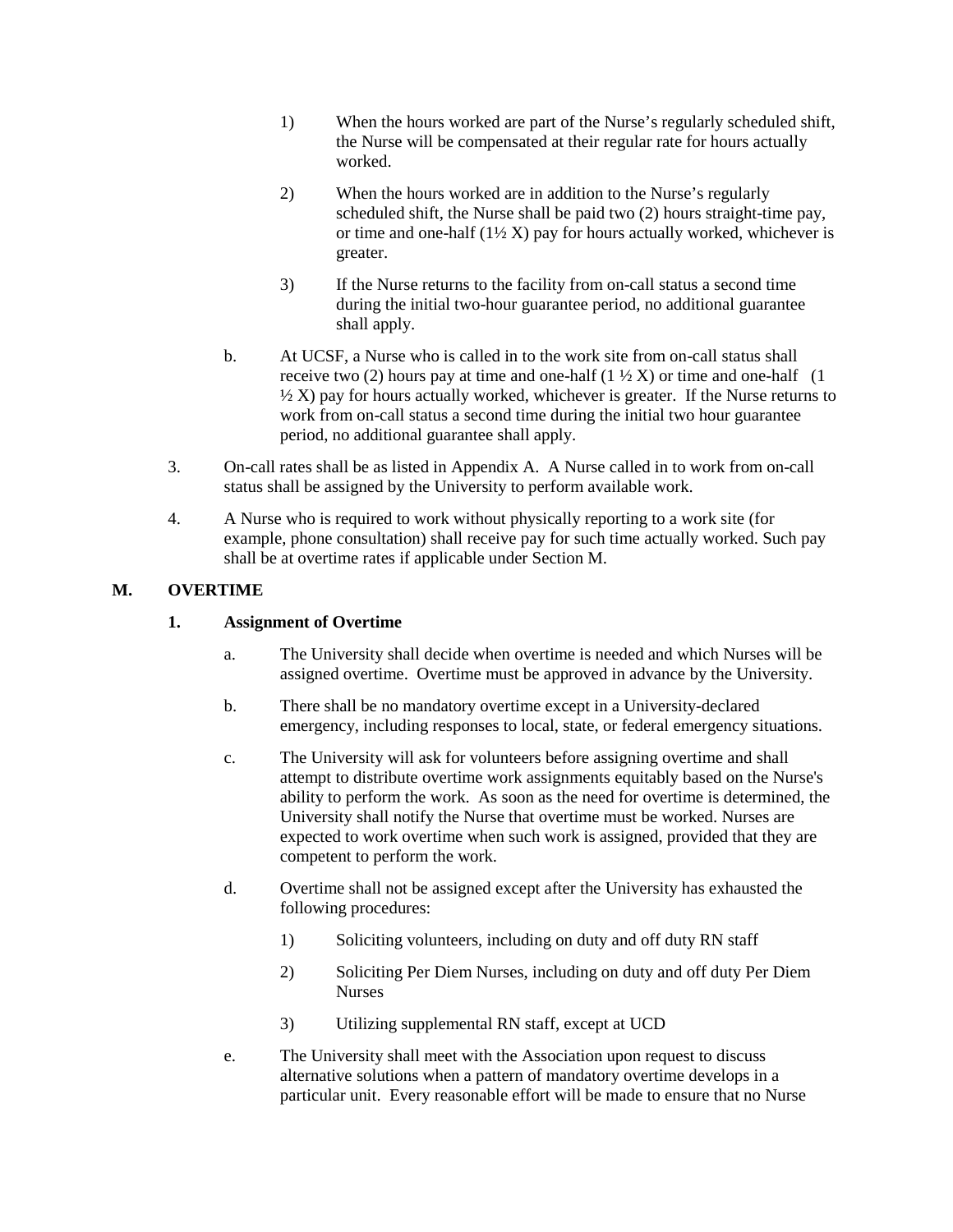shall be required to work more than sixteen (16) consecutive hours in situations of mandatory overtime.

#### **2. Compensation of Overtime**

- a. Hours paid at the regular rate of pay, e.g., compensatory time, jury duty leave, vacation pay except terminal vacation pay-out, sick pay, and holiday pay count toward the accumulation of UCRP credits. Hours paid in excess of a regular fulltime schedule, pursuant to §B.2., above, shall not count toward the accumulation of UCRP credits.
- b. Except as provided in §M.2.c.2., below, actual work for the purpose of computing overtime does not include hours paid in non-work status, such as sick leave pay, vacation pay, holiday pay, compensatory time, and paid leave of absence pursuant to Article 20 - Leaves of Absence.
- c. Except as provided in §N., below, Nurses shall be compensated for overtime worked at one and one-half  $(1 \frac{1}{2} X)$  times the straight-time rate when the following conditions apply:
	- 1) Designated eight-hour Nurses who are assigned to a fourteen (14) consecutive day work period shall receive the time and one-half  $(1 \frac{1}{2} X)$ overtime rate after eighty (80) hours of actual work in the fourteen (14) day period. In addition, such Nurses shall be compensated at one and one-half  $(1 \frac{1}{2} X)$  times the regular straight time rate for hours worked which exceed eight (8) hours of actual work in any work day within the fourteen (14) day work period. Any payment at the time and one-half (1  $\frac{1}{2}$  X) rate for daily overtime hours worked within the fourteen (14) day work period shall be credited toward any time and one-half  $(1 \frac{1}{2} X)$ compensation due for hours worked in excess of eighty (80) hours of actual work in the work period.
	- 2) Nurses who are assigned to a seven (7) consecutive day work period of forty (40) hours of actual work in one (1) workweek shall receive the regular straight time rate for hours of overtime not exceeding forty (40) hours of actual work in a workweek, and shall receive the time and onehalf  $(1 \frac{1}{2} X)$  overtime rate after forty (40) hours of actual work in a workweek. For Nurses on 8/40 and 10/40 schedules only, "hours of actual work in one workweek" shall include time on holiday and vacation pay in the workweek.
	- 3) In addition, the University shall pay Nurses time and one-half  $(1 \frac{1}{2} X)$ pay after shift. For the purposes of this paragraph only, a shift is defined as a minimum of eight (8) hours.
- d. Except UCSF, Nurses shall be compensated for overtime worked at double (2x) the straight time rate for all consecutive hours worked in excess of twelve (12) hours. At UCSF, Nurses shall be paid double time (2x) for hours worked in excess of twelve (12) hours in a work day or twelve (12) consecutive hours.

### **3. Compensatory Time Bank**

a. Overtime will be paid at the appropriate rate or, following the mutual agreement of the University and the Nurse, will be compensated in the form of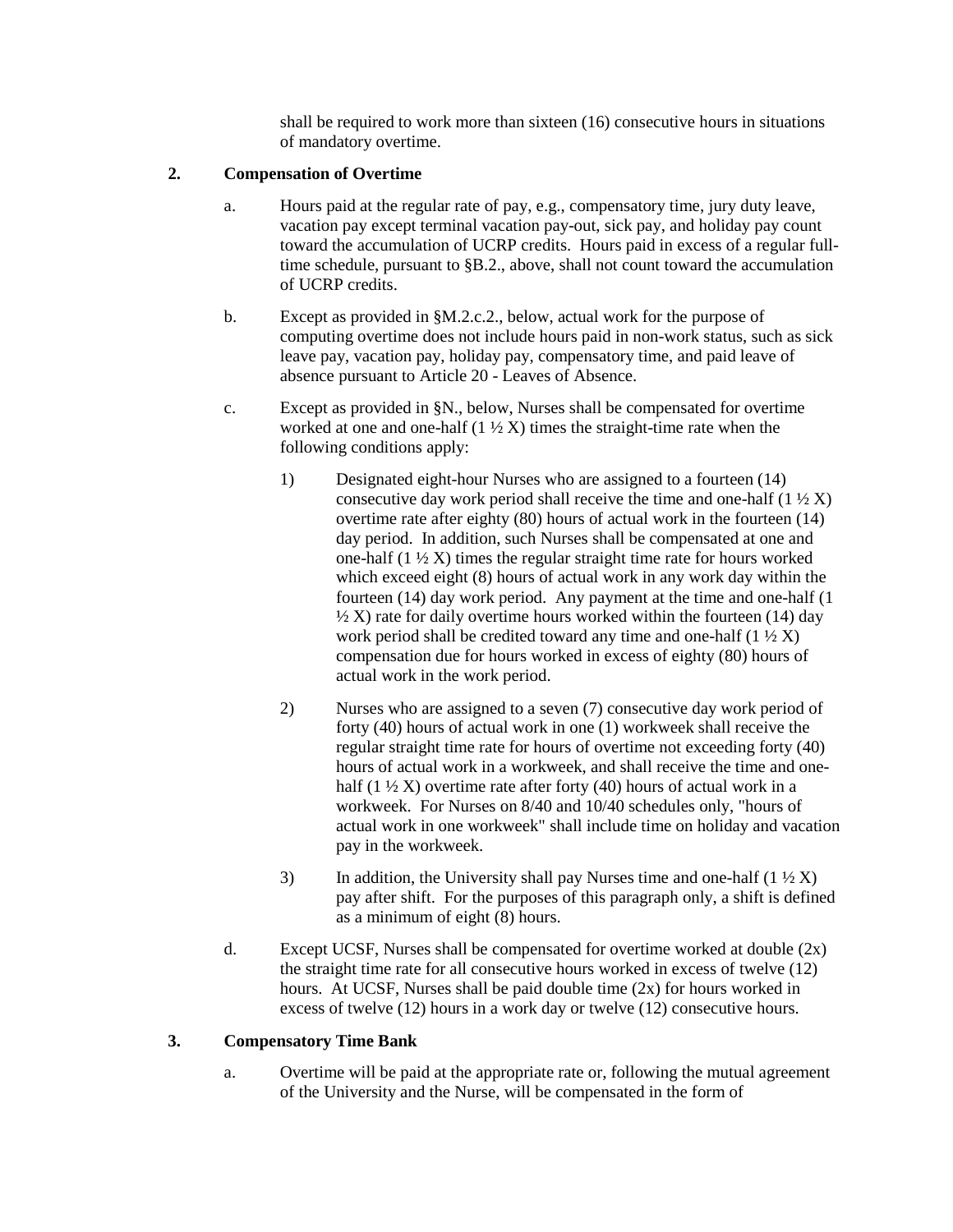compensatory time. Compensation for overtime, whether in compensatory time off or pay, shall be in accordance with §M.2, above.

- b. Compensatory time shall be paid or scheduled by the University at least twice per year. However, the University shall not pay out any Nurse's compensatory time bank below thirty-six (36) hours.
	- 1) Nurses shall be allowed to use compensatory time to supplement scheduled work days on which the Nurse's pay will be less than their normal work shift. Examples of such days include days on which the Nurse has been placed on emergency layoff, or on which educational or holiday pay is less than the Nurse's normal shift.
	- 2) A Nurse may request scheduling of banked compensatory time. The University shall not unreasonably deny a Nurse's request for the scheduling of banked compensatory time off subject to the needs of the University. Nurses shall be permitted to schedule compensatory time in blocks of time equal to the Nurse's regular shift schedule. Once the University has approved a Nurse's request to schedule banked compensatory time, the University shall not unreasonably rescind such approval. However, a Nurse at the Berkeley Student Health Service may request scheduling of banked compensatory time in accordance with the procedures established in Article  $\overline{3}$  – Positions, of this Agreement.
	- 3) Accumulation of compensatory time is limited to no more than twohundred forty (240) hours. The University shall pay a Nurse for hours of overtime that exceed 240 hours.
- c. Compensatory Time at UCSF Medical Center
	- 1) Nurses at UCSF Medical Center shall be allowed to be paid for holiday time in their compensatory time off (CTO) bank at the straight time rate in the event that a Nurse works on a holiday. Nurses at UCSF Medical Center will be allowed to be paid for overtime or place overtime in their compensatory time bank at the rate at which it is earned. The individual Nurse's CTO balance cannot exceed one-hundred twenty (120) hours.
	- 2) If a Nurse elects to defer the time to the CTO bank, the Nurse must make the decision to do so by April 15th of each year. Forms will be made available to facilitate this process. The default for all Nurses is to be paid for overtime and holiday time. If a Nurse elects the CTO option, all holiday hours on holidays worked and overtime hours will be placed in the CTO bank.

#### **N. GENERAL PROVISIONS**

There shall be no duplication, pyramiding, or compounding of any premium wage payments.

#### **O. REST BETWEEN SHIFTS**

- 1. A work period not preceded by at least six (6) hours off will be paid at time and one-half  $(1 \frac{1}{2})$ .
- 2. Consistent with the principles of patient safety and RN safety, if a Nurse returns to work from on-call status, and there is less than a six (6) hour interval between the conclusion of